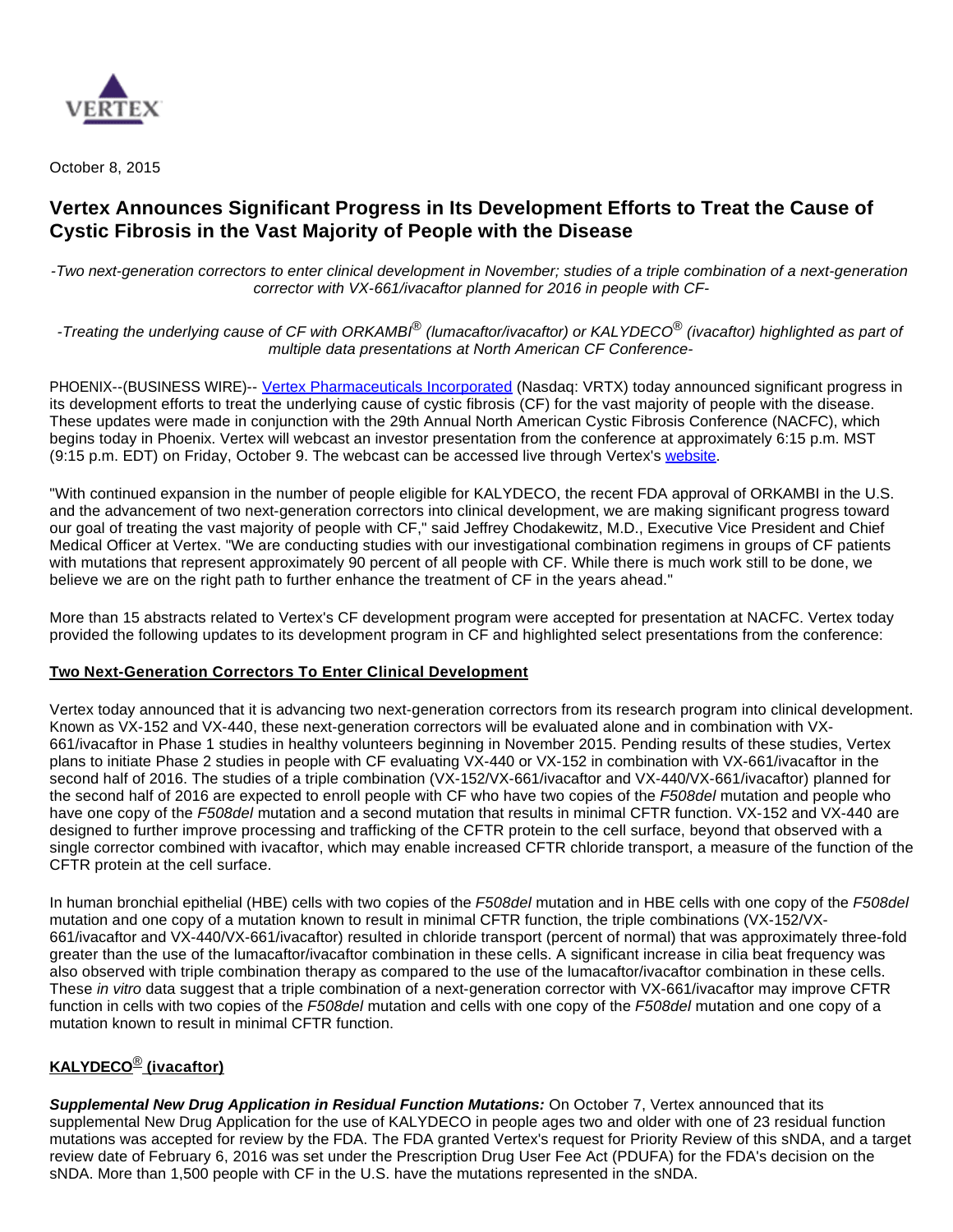**Study in Children Less Than Two Years of Age:** As CF-related complications can emerge early in life, Vertex plans to conduct a clinical study of KALYDECO in children less than two years of age to evaluate the effect of KALYDECO on markers of CF disease in young children. The study will utilize a weight-based dose of KALYDECO granules that can be mixed in soft foods or liquids. The study is expected to begin in the first quarter of 2016.

**Positive Opinions from European Union CHMP:** On September 25, Vertex announced that the EU Committee for Medicinal Products for Human Use (CHMP) issued positive opinions recommending KALYDECO for use in children ages 2 to 5 with CF who have one of nine gating mutations in the cystic fibrosis transmembrane conductance regulator (CFTR) gene and in people with CF ages 18 and older who have the R117H mutation. In Europe, approximately 125 children with CF ages 2 to 5 have one of the nine gating mutations included in the positive opinion, and approximately 250 adults have the R117H mutation.

## **Select NACFC Presentations:**

- **Long-Term Safety Data of Ivacaftor Treatment:** Interim data from an ongoing 5-year observational study evaluating the long-term outcomes in people treated with ivacaftor will be presented at NACFC for the first time. In this analysis, which is based on data from the 2013 CF Foundation Patient Registry, 999 patients were treated with ivacaftor for an average duration of treatment of 1.4 years. As of 2013, the annual risk of death, organ transplantation, hospitalization due to any reason and frequency of pulmonary exacerbations were all significantly lower in the ivacaftor group compared to matched controls from the CF Foundation Patient Registry. No CF-related complications were significantly more common in the ivacaftor group. These data will be presented as part of a poster titled "Ivacaftor Long-term Safety Study: Analysis of 2013 US CF Foundation Patient Registry Data."
- **Correlation of Rate of Lung Function Decline with Acute Improvements in Lung Function in STRIVE, ENVISION and PERSIST Studies:** A post-hoc analysis of the STRIVE, ENVISION and PERSIST studies of ivacaftor evaluating whether there was any correlation between acute improvement in lung function (percent predicted forced expiratory volume in one second; ppFEV<sub>1</sub>) and the long-term rate of lung function decline will be presented at NACFC as part of a

Workshop Session. The results showed that there were no significant correlations between rate of lung function decline and baseline ppFEV<sub>1</sub> values, absolute acute improvement in ppFEV<sub>1</sub>, or relative acute improvement in ppFEV<sub>1</sub>. These data will be presented as part of a poster titled "Improved Rate of Decline in Percent Predicted FEV<sub>1</sub> is Not Associated With Acute Improvement in Percent Predicted FEV<sub>1</sub> in Patients With Cystic Fibrosis Treated With Ivacaftor" that will be discussed as part of Poster Discussion/Workshop Session 24, New Therapies.

**Changes in Height with Ivacaftor Treatment:** A post-hoc analysis of the ENVISON study of ivacaftor in children ages 6 to 11 years with the G551D mutation evaluated the effect of ivacaftor on linear growth (height) and other growth measures and will be presented at NACFC for the first time. The results showed that ivacaftor treatment resulted in an improvement in multiple growth parameters, including linear growth, in children with CF. These data will be presented as part of a poster titled "Ivacaftor Improves Linear Growth in G551D Cystic Fibrosis Children: Results of a Multicenter, Placebo-Controlled Study" and will also be presented as part of Workshop Session 10, Nutrition Research.

# **ORKAMBI**® **(lumacaftor/ivacaftor)**

**Positive Opinion from EU CHMP for ORKAMBI:** On September 25, Vertex announced that the EU CHMP issued a positive opinion recommending ORKAMBI for use in people ages 12 and older with two copies of the F508del mutation. In Europe, approximately 12,000 people with CF ages 12 and older have two copies of this mutation.

**Ongoing Phase 3 Studies in Children Ages 6 to 11:** Vertex is currently conducting two Phase 3 clinical studies of lumacaftor/ivacaftor in children 6 to 11 years of age. The first study is evaluating lumacaftor/ivacaftor in approximately 50 children to support the potential FDA approval in children ages 6 to 11. The primary endpoint of this six-month study is safety. Vertex plans to submit an sNDA to the FDA in the first half of 2016, pending data from this study. To support approval in the European Union, a six-month Phase 3 efficacy study is ongoing to evaluate lumacaftor/ivacaftor in approximately 200 children. The primary endpoint of the second study is the absolute change in lung clearance index.

# **Select NACFC Presentations:**

● **Correlation of Pulmonary Exacerbations with Acute Improvements in Lung Function in TRAFFIC and** 

**TRANSPORT Studies:** Data from a post-hoc analysis evaluating the correlation of acute lung function improvements to reductions in pulmonary exacerbations in the Phase 3 TRAFFIC and TRANSPORT studies showed that treatment with lumacaftor/ivacaftor resulted in a reduction in the frequency of pulmonary exacerbations regardless of the acute improvement in lung function at Day 15 in the study. These data will be presented for the first time at NACFC in a poster titled "Association Between Changes in Percent Predicted FEV<sub>1</sub> and Incidence of Pulmonary Exacerbations, Including

Those Requiring Hospitalization and/or IV Antibiotics, in Patients With CF Treated With Lumacaftor in Combination With Ivacaftor."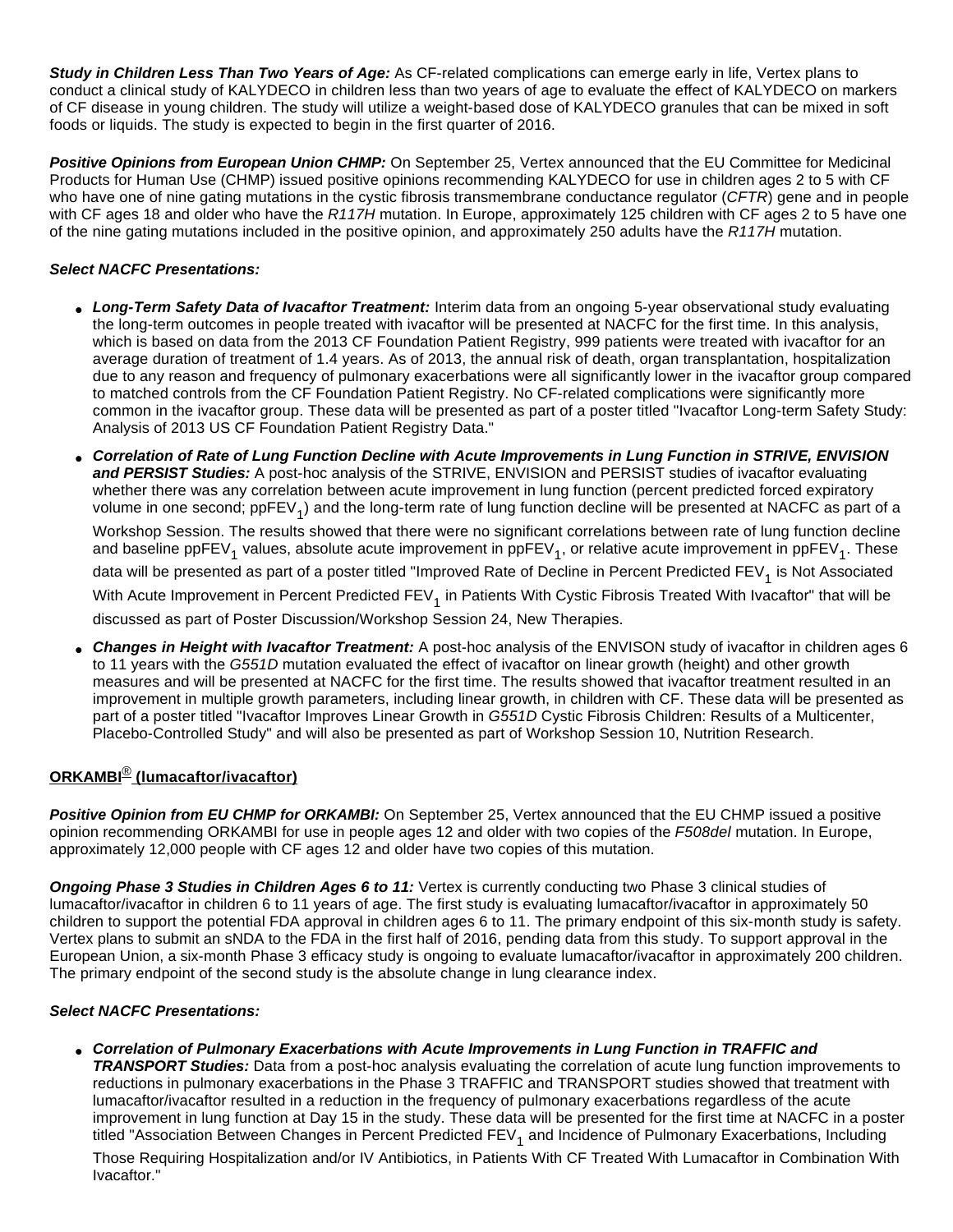● **Efficacy and Safety of Lumacaftor/Ivacaftor Across Sub-Groups in TRAFFIC and TRANSPORT Studies:** A prespecified pooled analysis that evaluated whether baseline lung function was predictive of the efficacy and safety of lumacaftor/ivacaftor treatment will be presented at NACFC for the first time. In this analysis, patients were stratified based on their screening and study baseline lung function values. The results showed that the efficacy and safety of lumacaftor/ivacaftor were generally similar across lung function subgroups. These data will be presented as part of a poster titled "Efficacy and Safety of Lumacaftor/Ivacaftor Combination Therapy in Patients With CF Homozygous for F508del-CFTR by FEV<sub>1</sub> Subgroups."

# **VX-661 in Combination with Ivacaftor**

Four Phase 3 studies of the investigational combination of VX-661 and ivacaftor are ongoing in multiple different groups of people with CF who have at least one copy of the F508del mutation. The studies are evaluating VX-661 dosed as 100 mg once daily (QD) in combination with ivacaftor dosed as 150 mg every 12 hours (q12h). These studies are enrolling people with CF with the following mutations:

- Two Copies of the F508del Mutation
- One Copy of the F508del Mutation and a Second Mutation that Results in a Gating Defect in the CFTR Protein
- One Copy of the F508del Mutation and a Second Mutation That Results in Residual CFTR Function
- One Copy of the F508del Mutation and A Second Mutation That Results in Minimal CFTR Function

Together, these studies are expected to enroll more than 1,000 people with CF, and enrollment in each of these studies is ongoing. Vertex expects to complete enrollment in the first three studies, and in the first part of the study in people with a mutation that results in minimal CFTR function, in mid-2016.

## **Studies of the ENaC Inhibitor VX-371**

In June 2015, Vertex and Parion Sciences entered into a collaboration to develop investigational epithelial sodium channel (ENaC) inhibitors for the potential treatment of cystic fibrosis (CF) and other pulmonary diseases. Parion is currently conducting an exploratory Phase 2a study (known as the CLEAN-CF study) of inhaled VX-371 (P-1037), compared to treatment with VX-371 with hypertonic saline, in approximately 120 people with CF. The study is enrolling people with a confirmed diagnosis of CF and any CFTR mutation. Additionally, Vertex plans to conduct a placebo-controlled Phase 2a study to evaluate VX-371 in patients taking lumacaftor/ivacaftor, both with and without the addition of hypertonic saline, who have two copies of the F508del mutation. This Phase 2a study is expected to begin in early 2016.

Preclinical evaluation in human bronchial epithelial cells from people with CF who have two copies of the F508del mutation showed that the addition of investigational VX-371 to lumacaftor/ivacaftor resulted in an additional increase in both airway surface liquid and cilia beat frequency compared to baseline and to the use of VX-371 or lumacaftor/ivacaftor alone. Improvements in airway surface liquid height and cilia beat frequency are measures of increased hydration of the cell surface.

Preclinical and clinical data for VX-371 will be presented by Parion at NACFC and support the ongoing Phase 2 evaluation of VX-371.

#### **KALYDECO® (ivacaftor) INDICATION AND IMPORTANT SAFETY INFORMATION**

KALYDECO (ivacaftor) is a prescription medicine used for the treatment of cystic fibrosis (CF) in patients age 2 years and older who have one of the following mutations in their CF gene: G551D, G1244E, G1349D, G178R, G551S, S1251N, S1255P, S549N, S549R, or R117H.

KALYDECO is not for use in people with CF due to other mutations in the CF gene. KALYDECO is not effective in patients with CF with two copies of the F508del mutation (F508del/F508del) in the CF gene. It is not known if KALYDECO is safe and effective in children under 2 years of age.

## **IMPORTANT SAFETY INFORMATION**

Patients should not take KALYDECO if they are taking certain medicines or herbal supplements such as: the antibiotics rifampin or rifabutin; seizure medications such as phenobarbital, carbamazepine or phenytoin; or St. John's wort.

Before taking KALYDECO, patients should tell their doctor if they have liver or kidney problems; drink grapefruit juice or eat grapefruit or Seville oranges; are pregnant or plan to become pregnant because it is not known if KALYDECO will harm an unborn baby; and are breastfeeding or planning to breastfeed because is not known if KALYDECO passes into breast milk.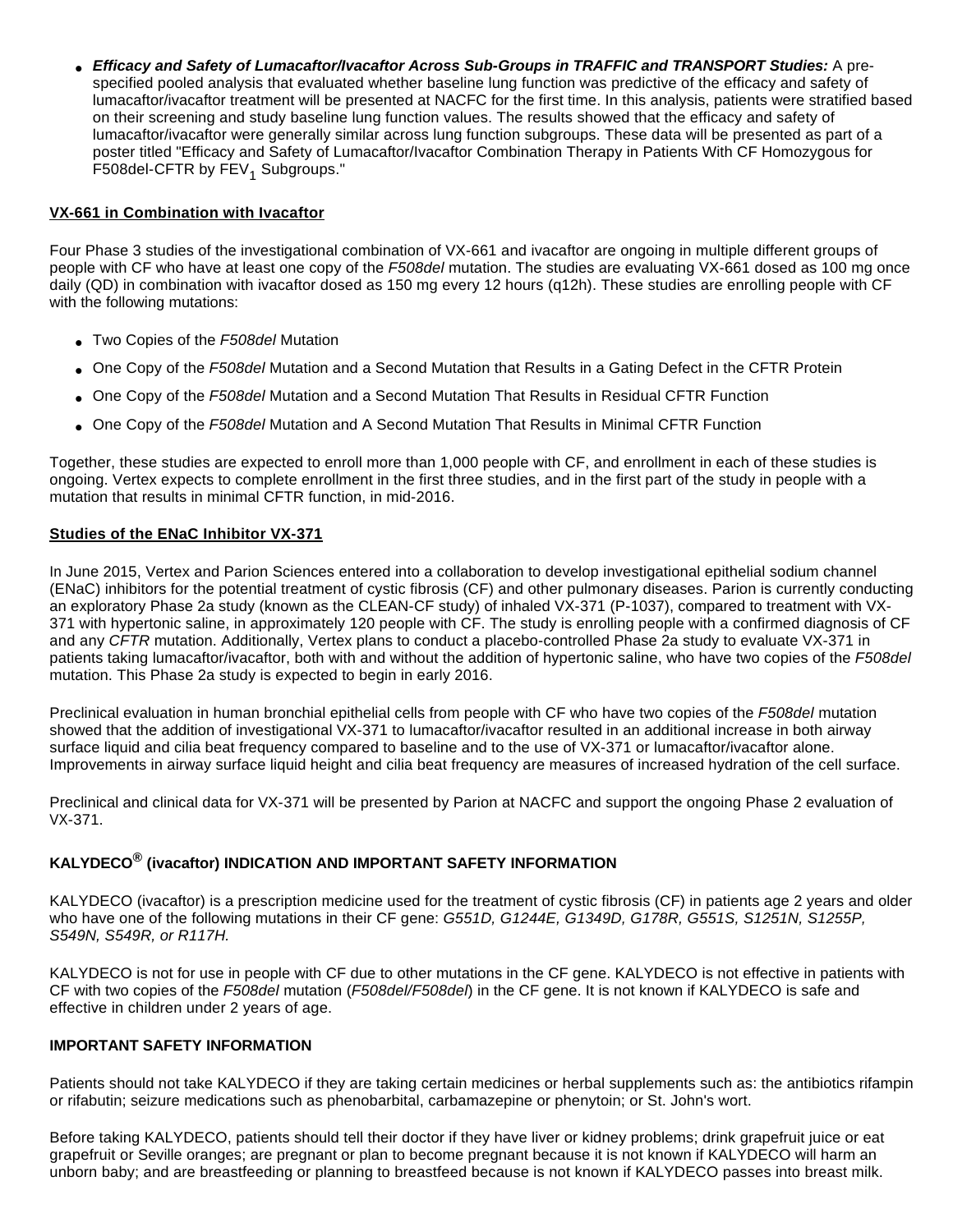KALYDECO may affect the way other medicines work, and other medicines may affect how KALYDECO works. Therefore the dose of KALYDECO may need to be adjusted when taken with certain medications. A patient should especially tell their doctor if they take antifungal medications such as ketoconazole, itraconazole, posaconazole, voriconazole, or fluconazole; or antibiotics such as telithromycin, clarithromycin, or erythromycin.

KALYDECO can cause dizziness in some people who take it. Patients should not drive a car, use machinery, or do anything that needs them to be alert until they know how KALYDECO affects them. Patients should avoid food containing grapefruit or Seville oranges while taking KALYDECO.

KALYDECO can cause serious side effects. High liver enzymes in the blood have been reported in patients receiving KALYDECO. The patient's doctor will do blood tests to check their liver before starting KALYDECO, every 3 months during the first year of taking KALYDECO, and every year while taking KALYDECO. For patients who have had high liver enzymes in the past, the doctor may do blood tests to check the liver more often. Patients should call their doctor right away if they have any of the following symptoms of liver problems: pain or discomfort in the upper right stomach (abdominal) area; yellowing of their skin or the white part of their eyes; loss of appetite; nausea or vomiting; or dark, amber-colored urine.

Abnormality of the eye lens (cataract) has been noted in some children and adolescents receiving KALYDECO. The patient's doctor should perform eye examinations prior to and during treatment with KALYDECO to look for cataracts. The most common side effects include headache; upper respiratory tract infection (common cold), which includes sore throat, nasal or sinus congestion, and runny nose; stomach (abdominal) pain; diarrhea; rash; nausea; and dizziness.

Please click [here](http://cts.businesswire.com/ct/CT?id=smartlink&url=http%3A%2F%2Fpi.vrtx.com%2Ffiles%2Fuspi_ivacaftor.pdf&esheet=51197244&newsitemid=20151008005754&lan=en-US&anchor=here&index=3&md5=f8e4cf098623a3072b1a18d46348d97b) to see the full Prescribing Information for KALYDECO (ivacaftor).

# **ORKAMBI® (lumacaftor/ivacaftor) INDICATION AND IMPORTANT SAFETY INFORMATION**

ORKAMBI is a prescription medicine used for the treatment of cystic fibrosis (CF) in patients age 12 years and older who have two copies of the F508del mutation (F508del/F508del) in their CFTR gene. ORKAMBI should only be used in these patients. It is not known if ORKAMBI is safe and effective in children under 12 years of age.

#### **IMPORTANT SAFETY INFORMATION**

Patients should not take ORKAMBI if they are taking certain medicines or herbal supplements such as: the antibiotics rifampin or rifabutin; the seizure medicines phenobarbital, carbamazepine, or phenytoin; the sedatives/anti-anxiety medicines triazolam or midazolam; the immunosuppressant medicines everolimus, sirolimus, or tacrolimus; or St. John's wort.

Before taking ORKAMBI, patients should tell their doctor if they have or have had liver problems or have kidney problems; are using birth control (hormonal contraceptives, including oral, injectable, transdermal or implantable forms) because hormonal contraceptives should not be used as a method of birth control when taking ORKAMBI; are pregnant or plan to become pregnant because it is unknown if ORKAMBI will harm the unborn baby; are breastfeeding or planning to breastfeed as it is unknown if ORKAMBI passes into breast milk.

ORKAMBI may affect the way other medicines work and other medicines may affect how ORKAMBI works. Therefore, the dose of ORKAMBI or other medicines may need to be adjusted when taken together. Patients should especially tell their doctor if they take: antifungal medicines such as ketoconazole, itraconazole, posaconazole or voriconazole; or antibiotics such as telithromycin, clarithromycin or erythromycin.

When taking ORKAMBI, a patient should tell their doctor if they stop ORKAMBI for more than 1 week as the doctor may need to change the dose of ORKAMBI or other medicines the patient is taking. It is unknown if ORKAMBI causes dizziness. A patient should not drive a car, use machinery, or do anything requiring alertness until the patient knows how ORKAMBI affects them.

ORKAMBI can cause serious side effects including: High liver enzymes in the blood, which can be a sign of liver injury, have been reported in patients receiving ORKAMBI. The patient's doctor will do blood tests to check their liver before they start ORKAMBI, every three months during the first year of taking ORKAMBI, and annually thereafter. The patient should call the doctor right away if they have any of the following symptoms of liver problems: pain or discomfort in the upper right stomach (abdominal) area; yellowing of the skin or the white part of the eyes; loss of appetite; nausea or vomiting; dark, amber-colored urine; or confusion.

Respiratory events such as shortness of breath or chest tightness were observed in patients when starting ORKAMBI. If a patient has poor lung function, their doctor may monitor them more closely when starting ORKAMBI.

Abnormality of the eye lens (cataract) has been noted in some children and adolescents receiving ivacaftor, a component of ORKAMBI. The patient's doctor should perform eye examinations prior to and during treatment with ORKAMBI to look for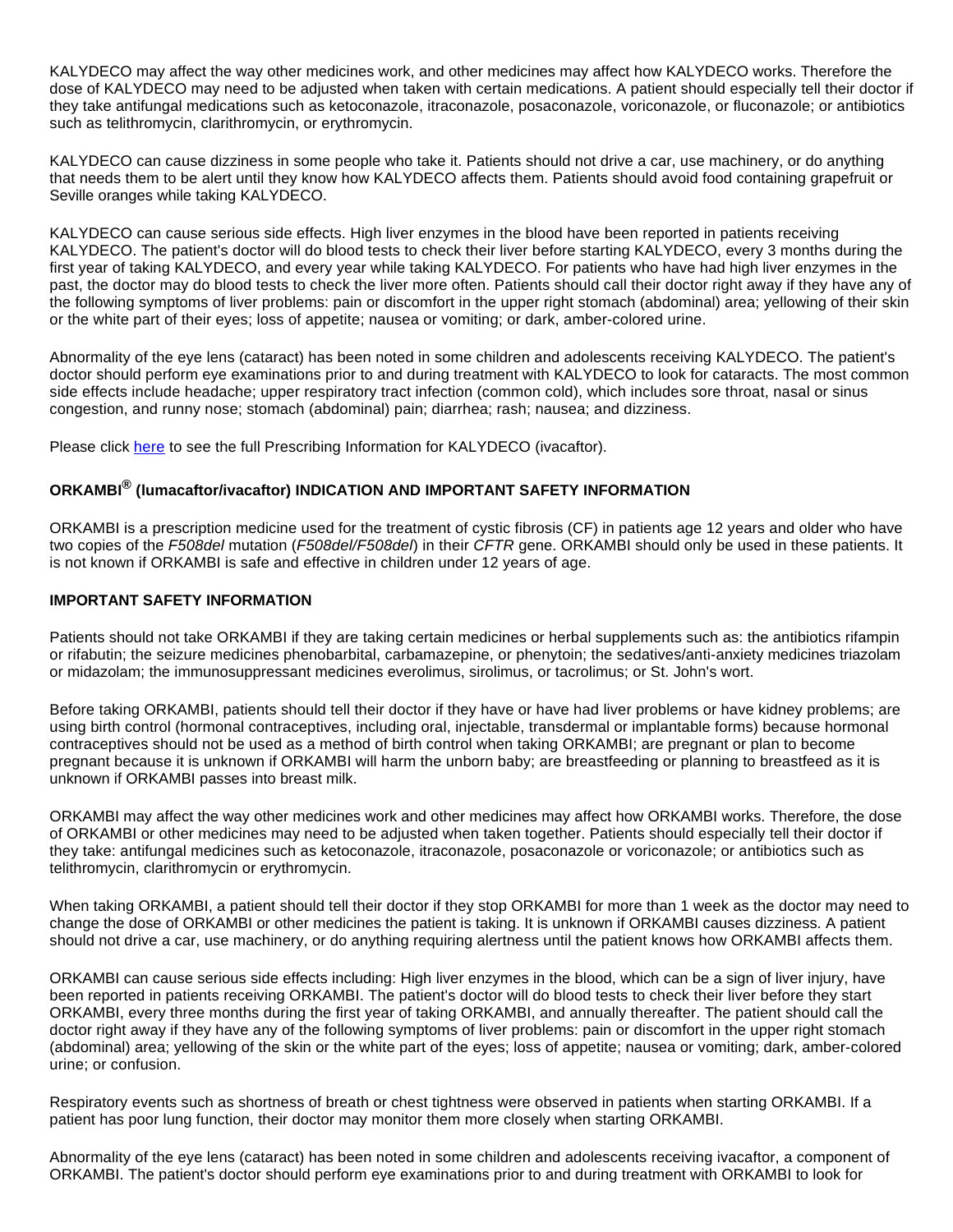cataracts.

The most common side effects of ORKAMBI include: shortness of breath and/or chest tightness; upper respiratory tract infection (common cold), including sore throat, stuffy or runny nose; gastrointestinal symptoms including nausea, diarrhea, or gas; rash; fatigue; flu or flu-like symptoms; increase in muscle enzyme levels; and irregular, missed, or abnormal menstrual periods and heavier bleeding.

Please click [here](http://cts.businesswire.com/ct/CT?id=smartlink&url=http%3A%2F%2Fpi.vrtx.com%2Ffiles%2Fuspi_lumacaftor_ivacaftor.pdf&esheet=51197244&newsitemid=20151008005754&lan=en-US&anchor=here&index=4&md5=703294083c1bed54f148a9b21be877f8) to see the full prescribing information for ORKAMBI.

## **About Cystic Fibrosis**

Cystic fibrosis is a rare, life-threatening genetic disease affecting approximately 75,000 people in North America, Europe and Australia.

CF is caused by a defective or missing CFTR protein resulting from mutations in the CFTR gene. Children must inherit two defective CFTR genes — one from each parent — to have CF. There are approximately 2,000 known mutations in the CFTR gene. Some of these mutations, which can be determined by a genetic test, lead to CF by creating defective or too few CFTR proteins at the cell surface. The defective or missing CFTR protein results in poor flow of salt and water into or out of the cell in a number of organs, including the lungs. This leads to the buildup of abnormally thick, sticky mucus that can cause chronic lung infections and progressive lung damage in many patients that eventually leads to death. The median predicted age of survival for a person born today with CF is 41 years, but the median age of death is 27 years.

## **About Vertex**

Vertex is a global biotechnology company that aims to discover, develop and commercialize innovative medicines so people with serious diseases can lead better lives. In addition to our clinical development programs focused on cystic fibrosis, Vertex has more than a dozen ongoing research programs aimed at other serious and life-threatening diseases.

Founded in 1989 in Cambridge, Mass., Vertex today has research and development sites and commercial offices in the United States, Europe, Canada and Australia. For five years in a row, Science magazine has named Vertex one of its Top Employers in the life sciences. For additional information and the latest updates from the company, please visit [www.vrtx.com](http://cts.businesswire.com/ct/CT?id=smartlink&url=http%3A%2F%2Fwww.vrtx.com&esheet=51197244&newsitemid=20151008005754&lan=en-US&anchor=www.vrtx.com&index=5&md5=72832d27361f61a8e6c00bf89c4d0009).

#### **Collaborative History with Cystic Fibrosis Foundation Therapeutics, Inc. (CFFT)**

Vertex initiated its CF research program in 1998 as part of a collaboration with CFFT, the nonprofit drug discovery and development affiliate of the Cystic Fibrosis Foundation. KALYDECO and ORKAMBI were discovered by Vertex as part of this collaboration.

#### **Special Note Regarding Forward-looking Statements**

This press release contains forward-looking statements as defined in the Private Securities Litigation Reform Act of 1995, including, without limitation, Dr. Chodakewitz's statements in the second paragraph of the press release, the expectation that VX-152 and VX-440 will be evaluated in Phase 1 studies beginning in November 2015 and Vertex's plans regarding initiating Phase 2 studies of VX-440 or VX-152 in the second half of 2016, the expected timing and clinical study designs for Vertex's ongoing and future clinical studies, including the (i) clinical study of KALYDECO in children less than two years of age, (ii) Phase 3 clinical studies of lumacaftor/ivacaftor in children 6 to 11 years of age, (iii) Phase 3 program of VX-661 in combination with ivacaftor, (iv) Phase 2a clinical studies of VX-371 (P-1037) and (v) next-generation corrector program, including clinical studies involving VX-152 and VX-440, and information related to sNDA for KALYDECO in patients ages 2 and older who have one of 23 residual function mutations. While Vertex believes the forward-looking statements contained in this press release are accurate, there are a number of factors that could cause actual events or results to differ materially from those indicated by such forward-looking statements. Those risks and uncertainties include, among other things, that in vitro responses may not be predictive of clinical results, that regulatory authorities may not approve, or approve on a timely basis, the sNDA for KALYDECO for patients with one of 23 residual function mutations, that data from the company's development programs may not support registration or further development of its compounds due to safety, efficacy or other reasons, and the other risks listed under Risk Factors in Vertex's annual report and quarterly reports filed with the Securities and Exchange Commission and available through the company's website at [www.vrtx.com](http://cts.businesswire.com/ct/CT?id=smartlink&url=http%3A%2F%2Fwww.vrtx.com%2F&esheet=51197244&newsitemid=20151008005754&lan=en-US&anchor=www.vrtx.com&index=6&md5=9cc2df339815358a10686c8eff8c7fbd). Vertex disclaims any obligation to update the information contained in this press release as new information becomes available.

#### **Investor Webcast**

Vertex will webcast an investor presentation from NACFC at approximately 6:15 p.m. MST (9:15 p.m. EDT) on Friday, October 9. A link to the webcast can be accessed through Vertex's website at [www.vrtx.com](http://cts.businesswire.com/ct/CT?id=smartlink&url=http%3A%2F%2Fwww.vrtx.com&esheet=51197244&newsitemid=20151008005754&lan=en-US&anchor=www.vrtx.com&index=7&md5=31c54fe89247f02ff2d1a05a75d70d8d) in the "Investors" section under "Events and Presentations." To ensure a timely connection, it is recommended that users register at least 15 minutes prior to the scheduled